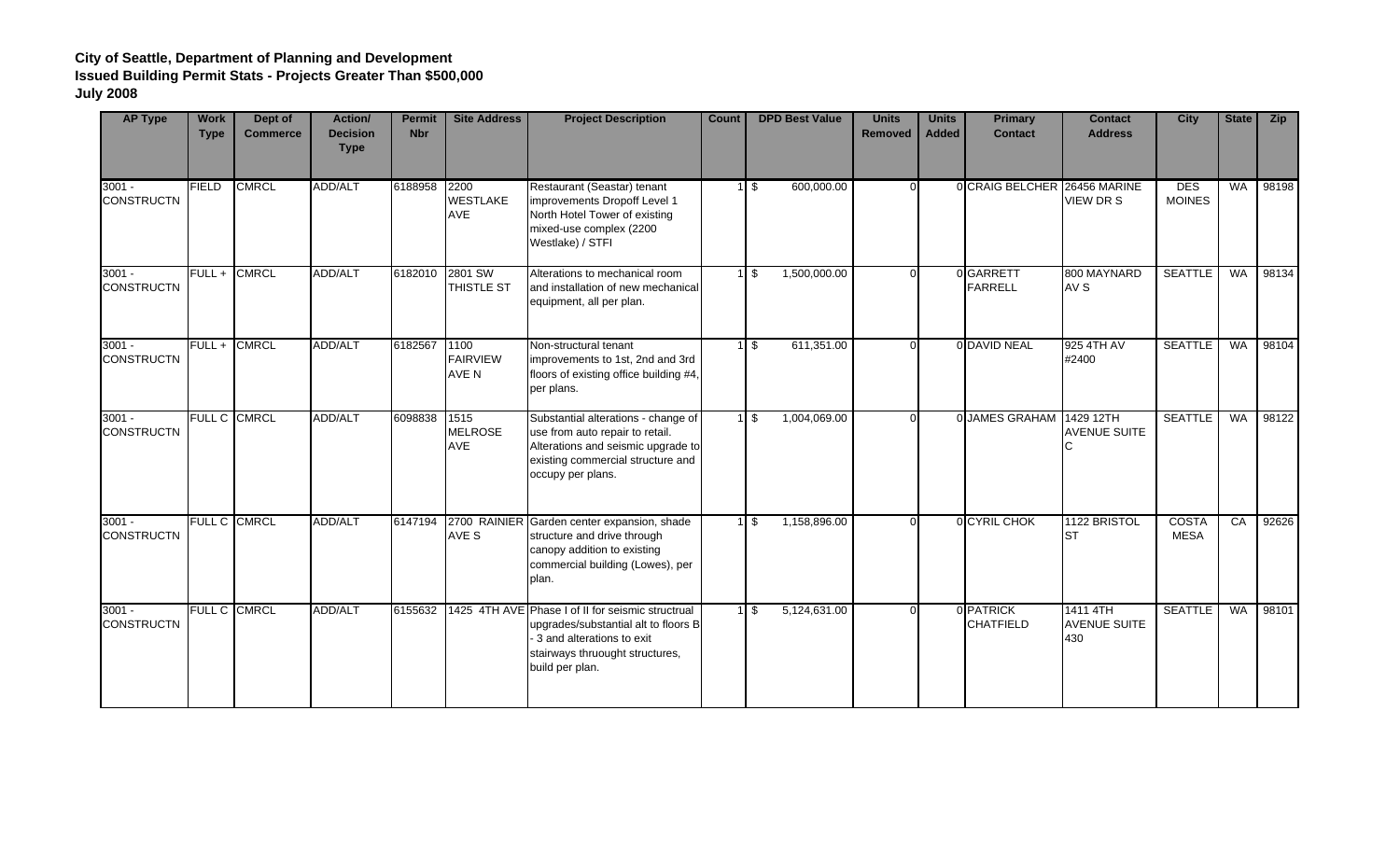| <b>AP Type</b>                | <b>Work</b><br><b>Type</b> | Dept of<br><b>Commerce</b> | Action/<br><b>Decision</b><br><b>Type</b> | <b>Permit</b><br><b>Nbr</b> | <b>Site Address</b>                | <b>Project Description</b>                                                                                                                                                                                                                                                                | <b>Count</b>                    | <b>DPD Best Value</b>                    | <b>Units</b><br><b>Removed</b> | <b>Units</b><br><b>Added</b> | <b>Primary</b><br><b>Contact</b> | <b>Contact</b><br><b>Address</b> | <b>City</b>    | <b>State</b> | Zip   |
|-------------------------------|----------------------------|----------------------------|-------------------------------------------|-----------------------------|------------------------------------|-------------------------------------------------------------------------------------------------------------------------------------------------------------------------------------------------------------------------------------------------------------------------------------------|---------------------------------|------------------------------------------|--------------------------------|------------------------------|----------------------------------|----------------------------------|----------------|--------------|-------|
| $3001 -$<br><b>CONSTRUCTN</b> |                            | FULL C CMRCL               | ADD/ALT                                   |                             |                                    | 6163535 548 15TH AVE Construct tenant improvements for<br>commercial structure L1-L4 per<br>plan.                                                                                                                                                                                         |                                 | 4,477,881.00<br>1 \$                     | $\Omega$                       |                              | 0 LEE KOPF                       | 710 2ND AV #800 SEATTLE          |                | WA           | 98104 |
| $3001 -$<br><b>CONSTRUCTN</b> |                            | FULL C CMRCL               | <b>ADD/ALT</b>                            |                             |                                    | 6172716 1601 3RD AVE Tenant improvements including<br>mezzanine addition for columbia<br>sportswear and mountain<br>hardware and occupy per plan.                                                                                                                                         |                                 | 2,700,000.00<br>1 \$                     | $\Omega$                       |                              | 0 THOMAS<br><b>BARTHOLOMEW</b>   | 2304 E NEWTON SEATTLE<br>Ist     |                | WA           | 98112 |
| $3001 -$<br><b>CONSTRUCTN</b> |                            | FULL C CMRCL               | ADD/ALT                                   |                             |                                    | 6176473 1601 3RD AVE Construct addition and establish<br>retail use at level 1 and altler as<br>Tenant improvement per plan                                                                                                                                                               |                                 | $1 \text{ }$ \$<br>980,000.00            | $\Omega$                       |                              | 0 BRIAN GLEDHILL 217 PINE ST     | SUITE 600                        | <b>SEATTLE</b> | WA           | 98101 |
| $3001 -$<br><b>CONSTRUCTN</b> | FULL C IND                 |                            | <b>ADD/ALT</b>                            | 6177480                     | 2555 13TH<br><b>AVE SW</b>         | Alter existing fuel farm (Shell Oil)<br>with loading rack, new truck<br>unload containment area, piping<br>and piping supports, per plans.                                                                                                                                                |                                 | $1 \text{ }$ \$<br>2,300,000.00          | $\Omega$                       |                              | 0 KATHLEEN<br><b>DABUNDO</b>     | 200 W THOMAS<br>SUITE 200        | <b>SEATTLE</b> | WA           | 98119 |
| $3001 -$<br><b>CONSTRUCTN</b> | FULL + INST                |                            | <b>ADD/ALT</b>                            |                             |                                    | 6174311 201 16TH AVE Replace supended ceiling portions<br>of floors A through 6 D wing<br>existing group health hospital per<br>plans.                                                                                                                                                    |                                 | 1 <sup>5</sup><br>950,000.00             | $\Omega$                       |                              | 0 LEE KOPF                       | 710 2ND AVE<br>#800              | <b>SEATTLE</b> | <b>WA</b>    | 98104 |
| $3001 -$<br><b>CONSTRUCTN</b> | <b>FULL C INST</b>         |                            | <b>ADD/ALT</b>                            |                             | 6147629 1610 N 41ST<br><b>I</b> ST | Substantial alterations, construct<br>parking garage and gymnasium<br>addition of existing school,<br>(Hamilton Middle School).<br>Mechanical review included all per<br>plans. Demolition of north<br>(000005865) and south<br>(000005864) portables under<br>separate permit per plans. |                                 | $1 \overline{\sqrt{3}}$<br>43,000,000.00 | $\Omega$                       |                              | 0 MICHAEL<br><b>ROMERO</b>       | 1011 WESTERN<br>#706             | <b>SEATTLE</b> | <b>WA</b>    | 98104 |
| <b>COMMERCIAL ADD ALT</b>     |                            |                            |                                           |                             |                                    |                                                                                                                                                                                                                                                                                           | $\overline{12}$ $\overline{\ }$ | 64,406,828.00                            |                                | $\Omega$                     |                                  |                                  |                |              |       |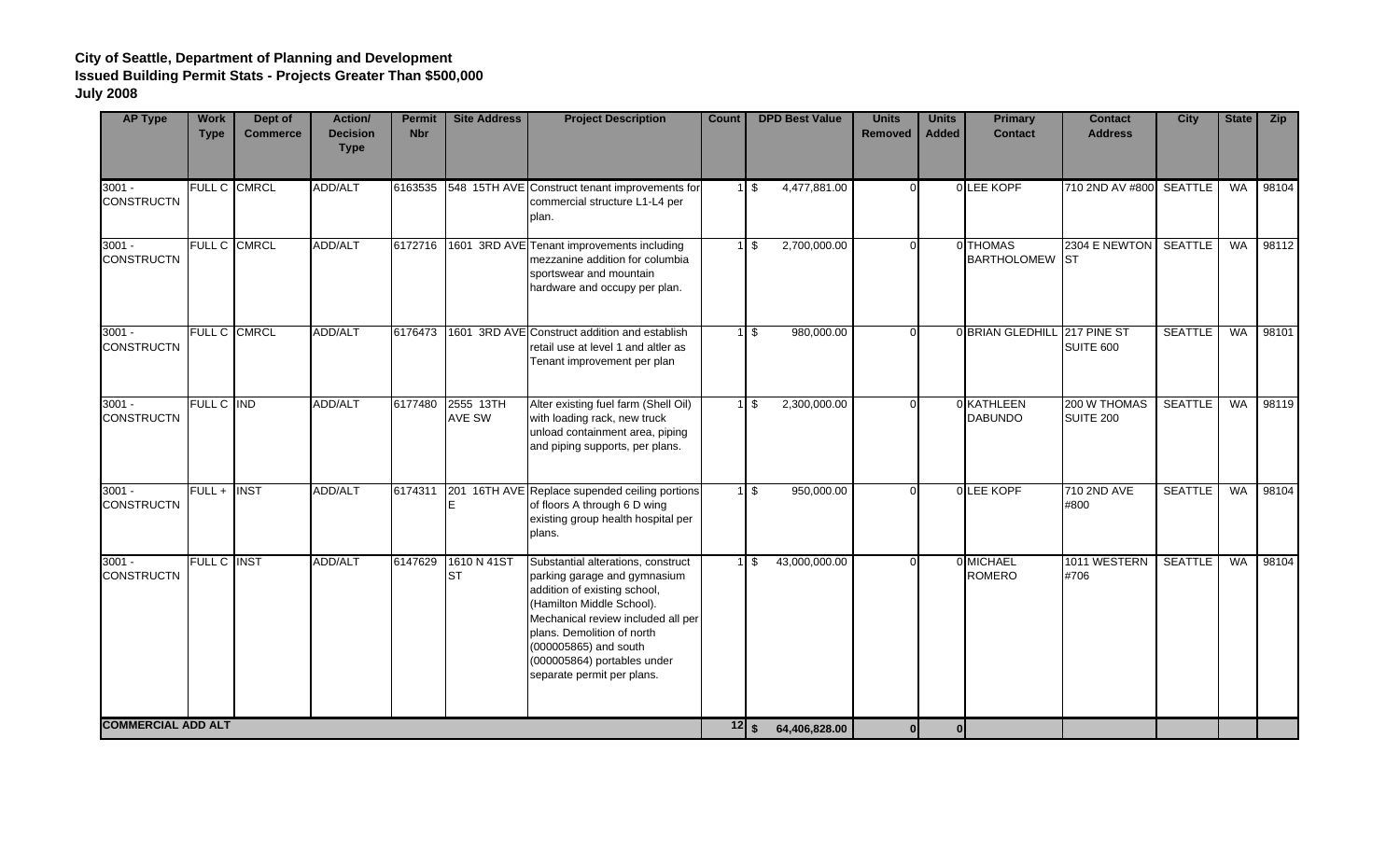| <b>AP Type</b>                | <b>Work</b><br><b>Type</b> | Dept of<br><b>Commerce</b> | <b>Action/</b><br><b>Decision</b><br><b>Type</b> | Permit<br><b>Nbr</b> | <b>Site Address</b> | <b>Project Description</b>                                                                                                                                                                | <b>Count</b> | <b>DPD Best Value</b>                    | <b>Units</b><br><b>Removed</b> | <b>Units</b><br><b>Added</b> | <b>Primary</b><br><b>Contact</b> | <b>Contact</b><br><b>Address</b>          | <b>City</b>    | <b>State</b> | <b>Zip</b> |
|-------------------------------|----------------------------|----------------------------|--------------------------------------------------|----------------------|---------------------|-------------------------------------------------------------------------------------------------------------------------------------------------------------------------------------------|--------------|------------------------------------------|--------------------------------|------------------------------|----------------------------------|-------------------------------------------|----------------|--------------|------------|
| $3001 -$<br><b>CONSTRUCTN</b> | <b>FIELD</b>               | MF                         | <b>ADD/ALT</b>                                   | 6187007              | <b>AVE N</b>        | 1250 TAYLOR Reclad and replace windows in<br>existing openings for existing<br>condominium bldg per plan / STFI<br>(EHB1848)                                                              |              | 750,000.00<br>$1 \overline{\ }$ \$       |                                |                              | 0 SHAD MINSHEW 3540              | <b>WALLINGFORD</b><br><b>AVENUE N</b>     | <b>SEA</b>     | WA           | 98103      |
| <b>MF ADD ALT</b>             |                            |                            |                                                  |                      |                     |                                                                                                                                                                                           |              | $1 \, \text{s}$<br>750,000.00            | $\Omega$                       | $\Omega$                     |                                  |                                           |                |              |            |
| $3003 -$<br><b>BLANKET</b>    |                            | <b>FULL C CMRCL</b>        | <b>CHILD</b>                                     |                      | 6180797 701 5TH AVE | Blanket Permit for interior non-<br>structural alterations to floor 31 &<br>34. Tenant name - DA Davidson.                                                                                |              | 605,000.00<br>$1 \,$ S                   |                                |                              | 0 ANNE MEIROSE                   | <b>701 5TH AVE</b><br><b>SUITE 3540</b>   | <b>SEATTLE</b> | <b>WA</b>    | 98104      |
| $3003 -$<br><b>BLANKET</b>    |                            | <b>FULL C CMRCL</b>        | <b>CHILD</b>                                     | 6182724 818          | <b>STEWART ST</b>   | Blanket Permit for interior non-<br>structural alterations. To Schitnzer<br>West on the 7th Floor.                                                                                        |              | 950,000.00<br>$1 \overline{\phantom{a}}$ |                                |                              | OKATE STEIN                      | 1201 WESTERN<br>AV #450                   | <b>SEATTLE</b> | <b>WA</b>    | 98103      |
| $3003 -$<br><b>BLANKET</b>    | FULL C INST                |                            | <b>CHILD</b>                                     |                      | 6182373 325 9TH AVE | BLANKET PERMIT for interior non<br>structural alterations tenant<br>improvement for floors 8, 9 & 10th<br>floors.                                                                         |              | 2,120,000.00<br>$1 \,$ S                 |                                |                              | 0 CHRIS<br><b>BROADGATE</b>      | 1201 3RD AVE<br><b>STE 2700</b>           | <b>SEATTLE</b> | <b>WA</b>    | 98101      |
| $3003 -$<br><b>BLANKET</b>    | <b>FULL C INST</b>         |                            | <b>CHILD</b>                                     |                      |                     | 6185546 325 9TH AVE BLANKET PERMIT for interior non<br>structural alterations for Floor 5<br>Floor Clinic.                                                                                |              | 1,000,000.00<br>1 <sup>5</sup>           |                                |                              | 0 CHRIS<br><b>BROADGATE</b>      | 1201 3RD AVE<br><b>STE 2700</b>           | <b>SEATTLE</b> | WA           | 98101      |
| $3003 -$<br><b>BLANKET</b>    | <b>FULL C INST</b>         |                            | <b>CHILD</b>                                     |                      |                     | 6185548 325 9TH AVE BLANKET PERMIT for interior non<br>structural alterations to the 11th<br>floor STD Clinic.                                                                            |              | 1 \$<br>550,000.00                       |                                |                              | 0 CHRIS<br><b>BROADGATE</b>      | 1201 3RD AVE<br><b>STE 2700</b>           | <b>SEATTLE</b> | WA           | 98101      |
| <b>BLANKET</b>                |                            |                            |                                                  |                      |                     |                                                                                                                                                                                           |              |                                          | 5,225,000.00<br>0I             | $\Omega$                     |                                  |                                           |                |              |            |
| $1004 -$<br><b>MECHANICAL</b> | <b>FULL C CMRCL</b>        |                            | MECHANICAL 6177189                               |                      | 5101 25TH<br>AVE NE | <b>INSTALL COMPLETE HVAC</b><br><b>SYSTEM TO NEW ASSISTED</b><br>LIVING BLDG WITH MIXED USE.<br>INSTALL (1) TYPE 1 AND (1)<br><b>TYPE 2 COMMERCIAL KITCHEN</b><br><b>HOODS. PER PLANS</b> |              | 970,000.00<br>$1 \,$ S                   |                                |                              | <b>OBILL LIEBSACK</b>            | 1400 AIRPORT<br><b>WAY S SUITE</b><br>202 | <b>SEATTLE</b> | <b>WA</b>    | 98134      |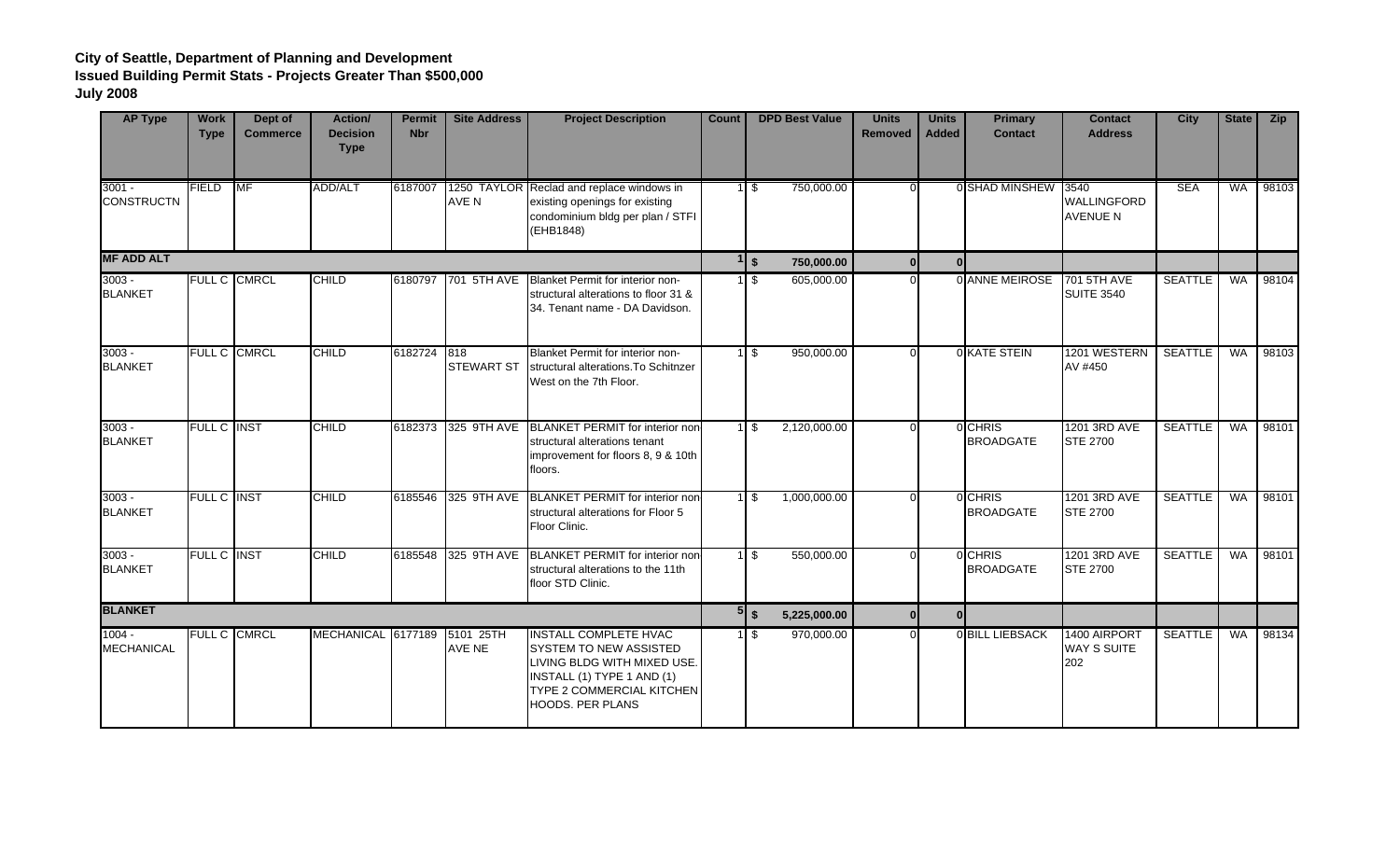| <b>AP Type</b>                | <b>Work</b><br><b>Type</b> | Dept of<br><b>Commerce</b> | Action/<br><b>Decision</b><br><b>Type</b> | <b>Permit</b><br><b>Nbr</b> | <b>Site Address</b>        | <b>Project Description</b>                                                                                                                                                           | Count |                      | <b>DPD Best Value</b> | <b>Units</b><br>Removed | <b>Units</b><br><b>Added</b> | <b>Primary</b><br><b>Contact</b>                   | <b>Contact</b><br><b>Address</b>    | <b>City</b>                 | <b>State</b> | <b>Zip</b> |
|-------------------------------|----------------------------|----------------------------|-------------------------------------------|-----------------------------|----------------------------|--------------------------------------------------------------------------------------------------------------------------------------------------------------------------------------|-------|----------------------|-----------------------|-------------------------|------------------------------|----------------------------------------------------|-------------------------------------|-----------------------------|--------------|------------|
| <b>MECHANICAL</b>             |                            |                            |                                           |                             |                            |                                                                                                                                                                                      |       | $\sqrt{5}$           | 970,000.00            | $\Omega$                |                              |                                                    |                                     |                             |              |            |
| $3001 -$<br><b>CONSTRUCTN</b> | <b>FULL C CMRCL</b>        |                            | <b>NEW</b>                                | 6090761                     | 4201 15TH<br>AVE NE        | Phase I of II for construction of a<br>mixed use structure/ Shoring &<br>excavation Only/ Build per plans.                                                                           |       | $1 \overline{\ }$ \$ | 1,200,000.00          |                         |                              | <b>OBRYAN FISH</b>                                 | 1301 1ST AVE<br><b>STE. 301</b>     | <b>SEATTLE</b>              | <b>WA</b>    | 98101      |
| $3001 -$<br><b>CONSTRUCTN</b> | FULL C CMRCL               |                            | <b>NEW</b>                                | 6090763                     | 4201 15TH<br><b>AVE NE</b> | Phase II of II for Construction of a<br>mixed occupancy structure with<br>Apts, Office, Retail & Below-grade<br>parking, Architectural & Structural<br>Completion & Occupy per plans |       | 1 \$                 | 13,189,365.00         |                         |                              | 26 BRYAN FISH                                      | 1301 1ST AVE<br>STE. 301            | <b>SEATTLE</b>              | <b>WA</b>    | 98101      |
| $3001 -$<br><b>CONSTRUCTN</b> | <b>FULL C CMRCL</b>        |                            | <b>NEW</b>                                |                             | AVE S                      | 6151462 1924 RAINIER Construct new 3 story mix use<br>commerical building with personal<br>service, office and child care per<br>plan.                                               |       | $1 \text{ }$ \$      | 5,096,135.00          |                         |                              | 0 LESLEY BAIN                                      | 121 STEWART<br>STREET, SUITE<br>200 | <b>SEATTLE</b>              | <b>WA</b>    | 98101      |
| $3001 -$<br><b>CONSTRUCTN</b> | <b>FULL C CMRCL</b>        |                            | <b>NEW</b>                                |                             | 6162699 615 ALOHA<br>Ist   | Establish use and construct 6<br>live/work units and occupy per<br>plan.                                                                                                             |       | $1 \text{ s}$        | 868,097.00            |                         |                              | 0 KELLY FOSTER                                     | 4000 AURORA<br>AVE N STE 226        | <b>SEATTLE</b>              | <b>WA</b>    | 98103      |
| $3001 -$<br><b>CONSTRUCTN</b> | FULL C CMRCL               |                            | <b>NEW</b>                                |                             | 6163103 500 5TH AVE<br>IN  | Phase I of III Construction of an<br>office building (Shoring &<br>Excavation only) per plan.                                                                                        |       | $1 \text{ s}$        | 13,400,000.00         |                         |                              | <b>O</b> JODI<br><b>PATTERSON</b><br><b>O'HARE</b> | <b>26456 MARINE</b><br>VIEW DR S    | <b>DES</b><br><b>MOINES</b> | WA           | 98198      |
| $3001 -$<br><b>CONSTRUCTN</b> | <b>FULL C INST</b>         |                            | <b>NEW</b>                                | 6150341                     | <b>NE</b>                  | 8524 8TH AVE Establish use as and construct a<br>gymnasium multipurpose building<br>accessory to existing institution<br>(St. Catherine of Siena Parish and<br>School).              |       | 1 \$                 | 1,413,029.00          |                         |                              |                                                    | 0 STUART STOVIN 1725 8TH AVE N      | <b>SEATTLE</b>              | <b>WA</b>    | 98109      |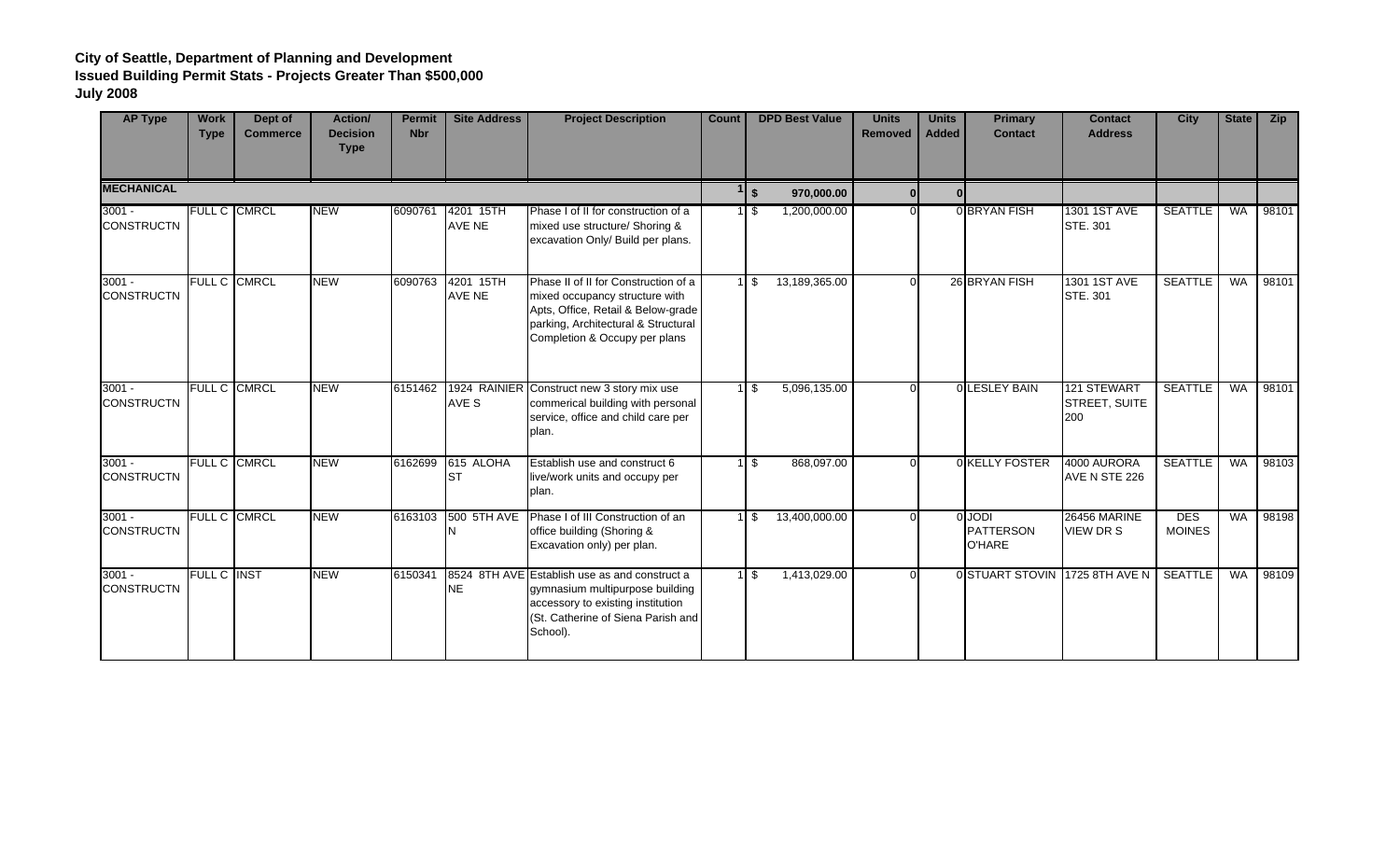| <b>AP Type</b>                | <b>Work</b><br><b>Type</b> | Dept of<br><b>Commerce</b> | <b>Action/</b><br><b>Decision</b><br><b>Type</b> | <b>Permit</b><br><b>Nbr</b> | <b>Site Address</b>          | <b>Project Description</b>                                                                                                                                                                                                                                                                                 | <b>Count</b> | <b>DPD Best Value</b>                   | <b>Units</b><br><b>Removed</b> | <b>Units</b><br><b>Added</b> | <b>Primary</b><br><b>Contact</b>              | <b>Contact</b><br><b>Address</b> | <b>City</b>                 | <b>State</b> | <b>Zip</b> |
|-------------------------------|----------------------------|----------------------------|--------------------------------------------------|-----------------------------|------------------------------|------------------------------------------------------------------------------------------------------------------------------------------------------------------------------------------------------------------------------------------------------------------------------------------------------------|--------------|-----------------------------------------|--------------------------------|------------------------------|-----------------------------------------------|----------------------------------|-----------------------------|--------------|------------|
| $3001 -$<br><b>CONSTRUCTN</b> | FULL C INST                |                            | <b>NEW</b>                                       | 6155041                     | 2600 SW<br><b>THISTLE ST</b> | Seismic upgrades and interior<br>alteration for existing high school<br>bldg A). (Seismic upgrades and<br>interior alterations for Chief Sealth<br>High School and gymnasium /<br>STRUCTURAL WORK ONLY. NO<br><b>OCCUPANCY THIS PERMIT /</b><br>reviews and processing for 2 aps<br>under 6155041).        |              | 5,700,000.00<br>$1$ \$                  | $\Omega$                       |                              | 0 ROBERT EVANS                                | 106 LENORA ST                    | <b>SEATTLE</b>              | WA           | 98121      |
| $3001 -$<br><b>CONSTRUCTN</b> | <b>FULL C INST</b>         |                            | <b>NEW</b>                                       | 6172311                     | 2600 SW<br><b>THISTLE ST</b> | Seismic upgrades and interior<br>alteration for existing high school<br>gymnasium (bldg B). (Seismic<br>upgrades and interior alterations<br>for Chief Sealth High School and<br>gymnasium / STRUCTURAL<br>WORK ONLY. NO OCCUPANCY<br>THIS PERMIT / reviews and<br>processing for 2 aps under<br>6155041). |              | 1,900,000.00<br>$1 \overline{\sqrt{3}}$ | $\Omega$                       |                              | 0 ROBERT EVANS                                | 106 LENORA ST                    | <b>SEATTLE</b>              | <b>WA</b>    | 98121      |
| <b>COMMERCIAL NEW</b>         |                            |                            |                                                  |                             |                              |                                                                                                                                                                                                                                                                                                            |              | $8 \frac{1}{5}$<br>42,766,626.00        |                                | 26                           |                                               |                                  |                             |              |            |
| $3001 -$<br><b>CONSTRUCTN</b> | FULL C MF                  |                            | <b>NEW</b>                                       | 6091826                     | 411 SUMMIT<br>AVE E          | Establish use and construct (1)<br>four unit dwelling with attached<br>garage, per plans.                                                                                                                                                                                                                  |              | 762,297.00<br>$1 \overline{\text{S}}$   |                                |                              | 4 BRITTANI ARD                                | PO BOX 99486                     | <b>SEATTLE</b>              | WA           | 98139      |
| $3001 -$<br><b>CONSTRUCTN</b> | FULL C MF                  |                            | <b>NEW</b>                                       | 6137614                     | 523                          | Phase II of III for construction of a<br>BROADWAY E 6-sty mixed use structure/<br>Residential, Retail, Parking /<br>Foundation & Structural Concrete<br>this permit/ Build per plans.                                                                                                                      |              | 11,142,295.00<br>$1 \text{ }$ \$        |                                |                              | 296 JODI<br><b>PATTERSON</b><br><b>O'HARE</b> | 26456 MARINE<br>VIEW DR S        | <b>DES</b><br><b>MOINES</b> | <b>WA</b>    | 98198      |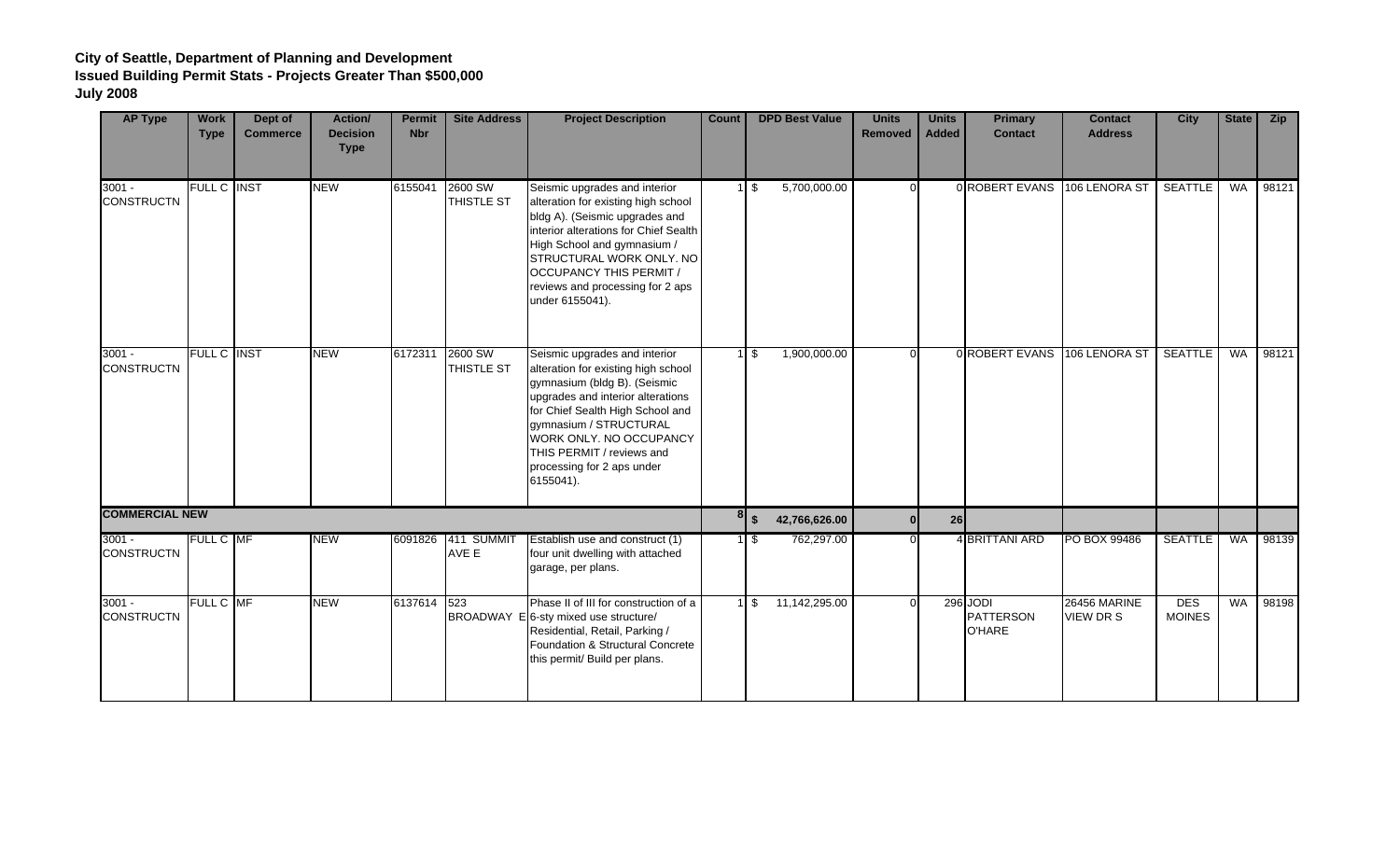| <b>AP Type</b>                | <b>Work</b><br><b>Type</b> | Dept of<br><b>Commerce</b> | Action/<br><b>Decision</b><br><b>Type</b> | <b>Permit</b><br><b>Nbr</b> | <b>Site Address</b>              | <b>Project Description</b>                                                                                                                                                                                                                | Count | <b>DPD Best Value</b>            | <b>Units</b><br>Removed | <b>Units</b><br><b>Added</b> | <b>Primary</b><br><b>Contact</b> | <b>Contact</b><br><b>Address</b> | <b>City</b>     | <b>State</b> | <b>Zip</b> |
|-------------------------------|----------------------------|----------------------------|-------------------------------------------|-----------------------------|----------------------------------|-------------------------------------------------------------------------------------------------------------------------------------------------------------------------------------------------------------------------------------------|-------|----------------------------------|-------------------------|------------------------------|----------------------------------|----------------------------------|-----------------|--------------|------------|
| $3001 -$<br><b>CONSTRUCTN</b> | FULL C MF                  |                            | <b>NEW</b>                                | 6155807                     | W                                | 2129 8TH AVE Construct triplex townhouse this<br>permit. Construct (2) single family<br>dwelling with attached garages<br>and (1) triplex townhouse with<br>attached garage per plan. Review<br>and processing for 3 ap under<br>6095115. |       | $1 \text{ }$ \$<br>505,272.00    | $\Omega$                |                              | 3 BRITTANI ARD                   | PO BOX 99486                     | <b>SEATTLE</b>  | <b>WA</b>    | 98139      |
| $3001 -$<br><b>CONSTRUCTN</b> | <b>FULL C MF</b>           |                            | <b>NEW</b>                                | 6163290                     | 1400 N 80TH<br>Ist               | Construct a five story, 21 unit<br>residential building with 3,248<br>sq.ft. of retail at ground level.<br>Parking for 31 vehicles will be<br>located on the site.                                                                        |       | 3,589,874.00<br>$1 \text{ s}$    | $\Omega$                |                              | 21 MATT DRISCOLL 115 BELL ST     |                                  | <b>SEATTLE</b>  | <b>WA</b>    | 98121      |
| $3001 -$<br><b>CONSTRUCTN</b> | FULL C MF                  |                            | <b>NEW</b>                                | 6166289                     | 1809 24TH<br>AVE                 | Establish use as a four plex.<br>Construct a 4 unit townhouse with<br>surface parking per standard plan.                                                                                                                                  |       | 1 \$<br>733,995.00               | $\Omega$                |                              | 4 BRITTANI ARD                   | <b>PO BOX 99486</b>              | <b>SEATTLE</b>  | <b>WA</b>    | 98139      |
| $3001 -$<br><b>CONSTRUCTN</b> | FULL C MF                  |                            | <b>NEW</b>                                | 6168454                     | 3628<br><b>PALATINE</b><br>AVE N | Establish use for and construct 5-<br>unit townhouse structure (four<br>units with attached parking and<br>one unit with surface parking), per<br>plans.                                                                                  |       | $1 \text{ }$ \$<br>695,757.00    | $\Omega$                |                              | 5 ANNE VAN DYNE 514 E PIKE ST    |                                  | <b>SEATTLE</b>  | <b>WA</b>    | 98122      |
| <b>MF NEW</b>                 |                            |                            |                                           |                             |                                  |                                                                                                                                                                                                                                           |       | $6 \frac{1}{3}$<br>17,429,490.00 | $\Omega$                | 333                          |                                  |                                  |                 |              |            |
| $3001 -$<br><b>CONSTRUCTN</b> | $FULL +  S F/D$            |                            | <b>NEW</b>                                | 6173708                     | 3425 29TH<br>AVE W               | <b>Establish and Construct Single</b><br>Family Residence, per plan.                                                                                                                                                                      |       | $1 \text{ }$ \$<br>688,035.00    | $\Omega$                |                              | 1 ROBERT KNOTT PO BOX 99703      |                                  | <b>SEATTLE</b>  | <b>WA</b>    | 98139      |
| $3001 -$<br><b>CONSTRUCTN</b> | FULL C SF/D                |                            | <b>NEW</b>                                |                             | 6064798 5421 60TH<br>AVE NE      | Establish use and construct single<br>family dwelling with attached<br>garage per plan.                                                                                                                                                   |       | $1\sqrt{3}$<br>643,047.00        | $\Omega$                |                              | 1 EMILY<br><b>BUCHWALTER</b>     | 2233 102ND PL<br>lse.            | <b>BELLEVUE</b> | <b>WA</b>    | 98004      |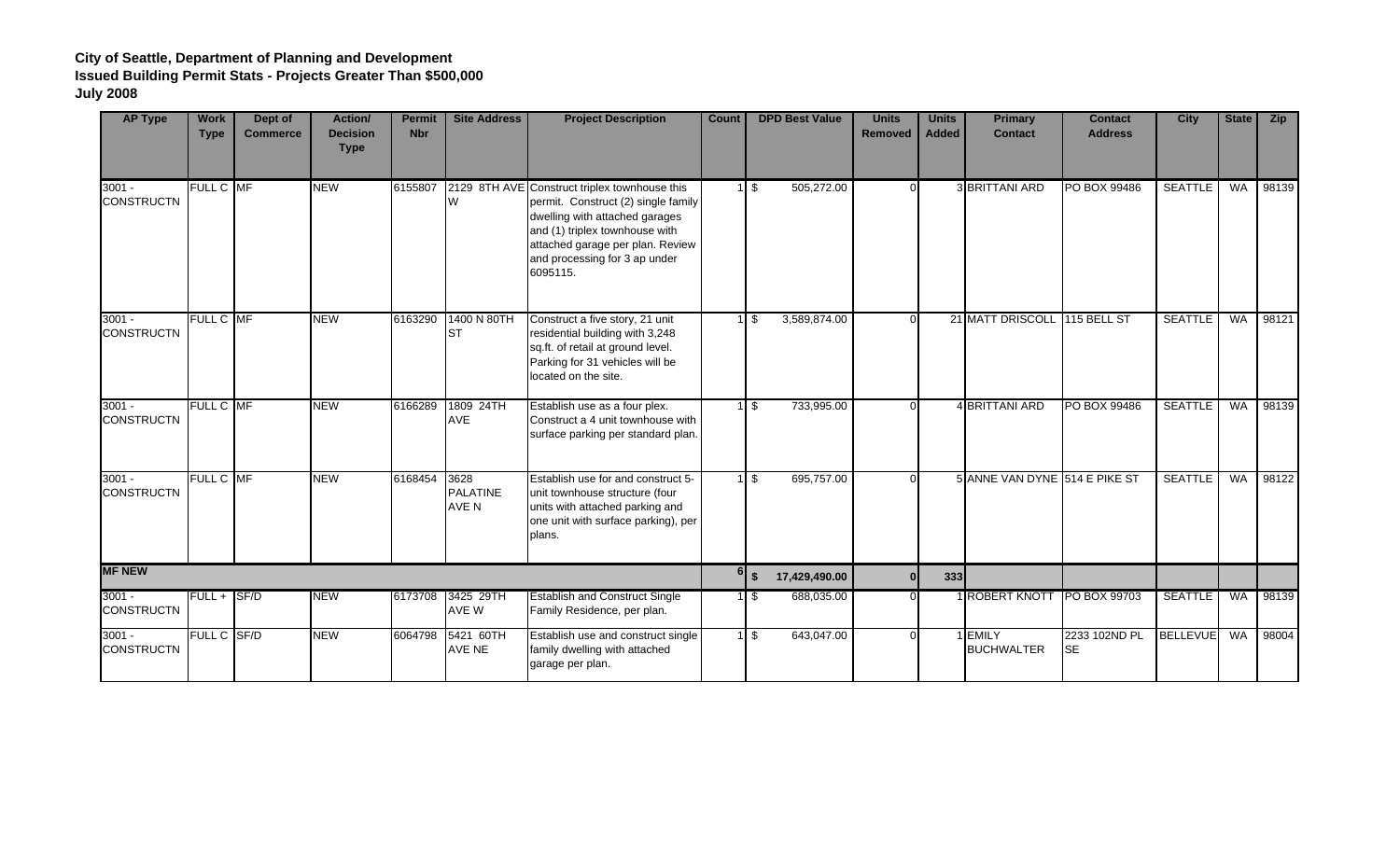| <b>AP Type</b>                | <b>Work</b><br><b>Type</b> | Dept of<br><b>Commerce</b> | <b>Action/</b><br><b>Decision</b><br><b>Type</b> | <b>Permit</b><br><b>Nbr</b> | <b>Site Address</b>             | <b>Project Description</b>                                                                                                                           | Count                      | <b>DPD Best Value</b>         | <b>Units</b><br><b>Removed</b> | <b>Units</b><br><b>Added</b> | <b>Primary</b><br><b>Contact</b> | <b>Contact</b><br><b>Address</b>       | <b>City</b>     | <b>State</b> | <b>Zip</b> |
|-------------------------------|----------------------------|----------------------------|--------------------------------------------------|-----------------------------|---------------------------------|------------------------------------------------------------------------------------------------------------------------------------------------------|----------------------------|-------------------------------|--------------------------------|------------------------------|----------------------------------|----------------------------------------|-----------------|--------------|------------|
| $3001 -$<br><b>CONSTRUCTN</b> | FULL C SF/D                |                            | <b>NEW</b>                                       | 6127488                     | Ist                             | 1515 NW 90TH Establish use and Construct 1<br>duplex with attached garages<br>under this permit (review and<br>processing under 6116717).            |                            | $1 \sqrt$<br>521,255.00       |                                |                              | 2 CHRIS<br><b>PICKERING</b>      | 2611 NE 113TH<br><b>STE 300</b>        | <b>SEATTLE</b>  | WA           | 98125      |
| $3001 -$<br><b>CONSTRUCTN</b> | FULL C SF/D                |                            | <b>NEW</b>                                       |                             | 6129110 3310 59TH<br>AVE SW     | Establish use and construct single<br>family residence with Accessory<br>Dwelling Unit and attached<br>garage, per plan.                             |                            | 560,086.00<br>1 <sup>5</sup>  |                                |                              | 1 WILLIAM<br><b>GOTTLIEB</b>     | 2470 WESTLAKE   SEATTLE<br>AVE N STE A |                 | WA           | 98109      |
| $3001 -$<br><b>CONSTRUCTN</b> | FULL C SF/D                |                            | <b>NEW</b>                                       | 6138889                     | 373                             | Establish use as single family<br>HIGHLAND DR residence. Construct single family<br>residence w/attached garage and<br>occupy per plans              |                            | 583,768.00<br>$1\sqrt{3}$     |                                |                              | 1 RANDY PHILLIPS PO BOX 560      |                                        | <b>KIRKLAND</b> | <b>WA</b>    | 98083      |
| $3001 -$<br><b>CONSTRUCTN</b> | FULL C SF/D                |                            | <b>NEW</b>                                       | 6145706                     | 9812 62ND<br>AVE S              | <b>Establish and Construct Single</b><br>Family Dwelling with Accessory<br>Dwelling Unit (ADU) per plan.                                             |                            | 577,131.00<br>$1$ \$          |                                |                              | JOHN, L<br><b>PARRISH</b>        | 5905 S<br><b>ROXBURY ST</b>            | <b>SEATTLE</b>  | <b>WA</b>    | 98118      |
| $3001 -$<br><b>CONSTRUCTN</b> | FULL C SF/D                |                            | <b>NEW</b>                                       | 6155851                     | 309 W                           | Construct new single family<br>PROSPECT ST dwelling with attached garage and<br>on-site detention, per plans                                         |                            | 551,680.00<br>1 \$            |                                |                              | 1 HELEN HALD                     | 10429 NE 113TH KIRKLAND<br>PL          |                 | <b>WA</b>    | 98033      |
| $3001 -$<br><b>CONSTRUCTN</b> | FULL C SF/D                |                            | <b>NEW</b>                                       | 6160423                     | 3155 WEST<br>T DR NE            | Establish use as single family<br>LAURELHURS residence. Construct 3-story one<br>family dwelling w/basement (piles)<br>and detached garage per plan. |                            | $1 \text{ }$ \$<br>599,384.00 |                                |                              | 1 MARI NOELLE<br><b>GALICIA</b>  | 1101 E PIKE ST<br>FLOOR 3              | <b>SEATTLE</b>  | <b>WA</b>    | 98122      |
| $3001 -$<br><b>CONSTRUCTN</b> | FULL C SF/D                |                            | <b>NEW</b>                                       | 6160817                     | 2232<br><b>WAVERLY</b><br>WAY E | Establish use and construct one<br>new single family dwelling with<br>attached garage, per plans.                                                    |                            | 1 \$<br>835,632.00            |                                |                              | 1 STUART SILK                    | 2400 N 45TH                            | <b>SEATTLE</b>  | <b>WA</b>    | 98103      |
| <b>SF DUPLEX NEW</b>          |                            |                            |                                                  |                             |                                 |                                                                                                                                                      |                            | $9$ s<br>5,560,018.00         | 0 <sup>l</sup>                 | 10                           |                                  |                                        |                 |              |            |
| <b>TOTAL</b>                  |                            |                            |                                                  |                             |                                 |                                                                                                                                                      | $42 \mid \frac{2}{3} \mid$ | 137,107,962.00                |                                | 369                          |                                  |                                        |                 |              |            |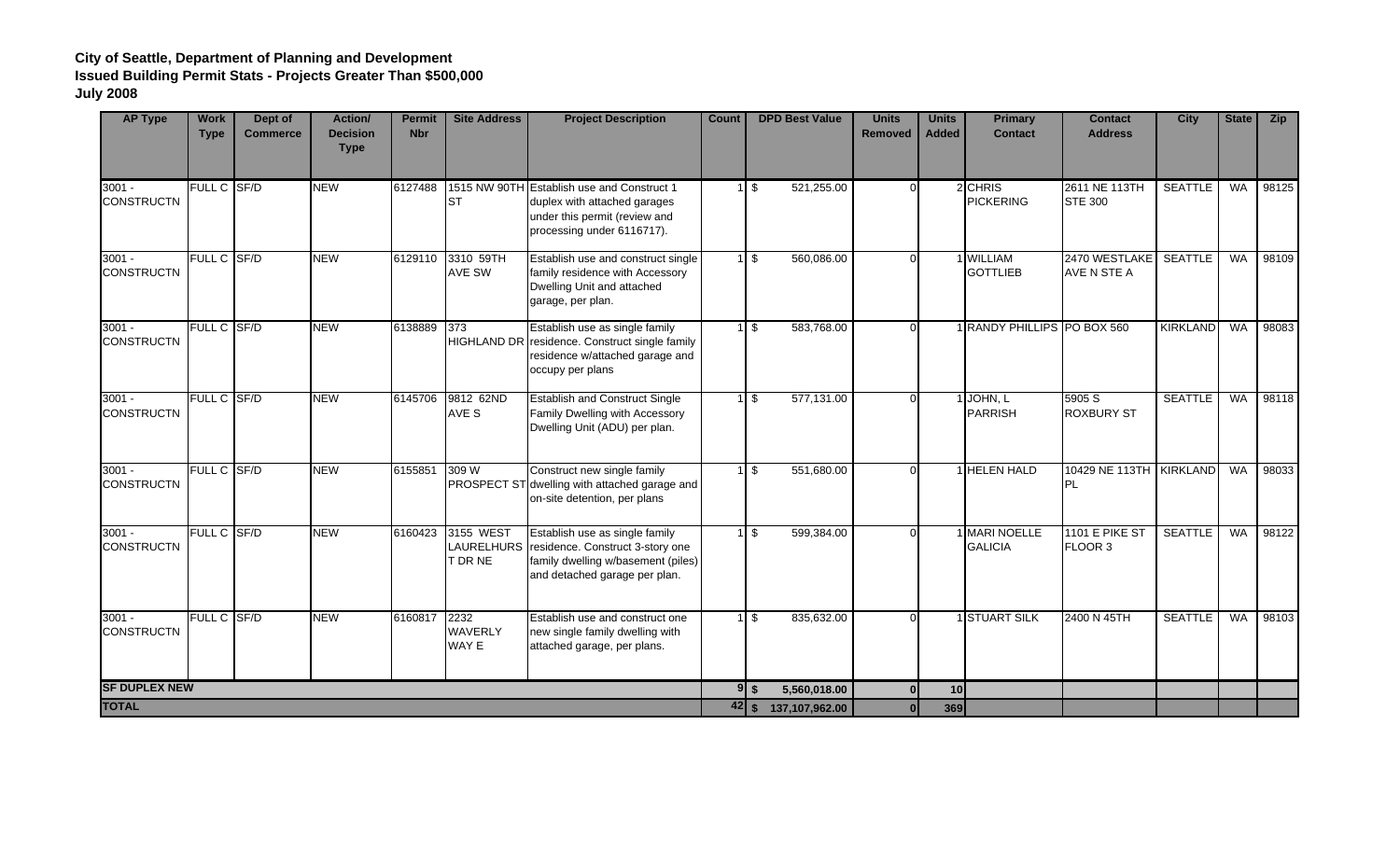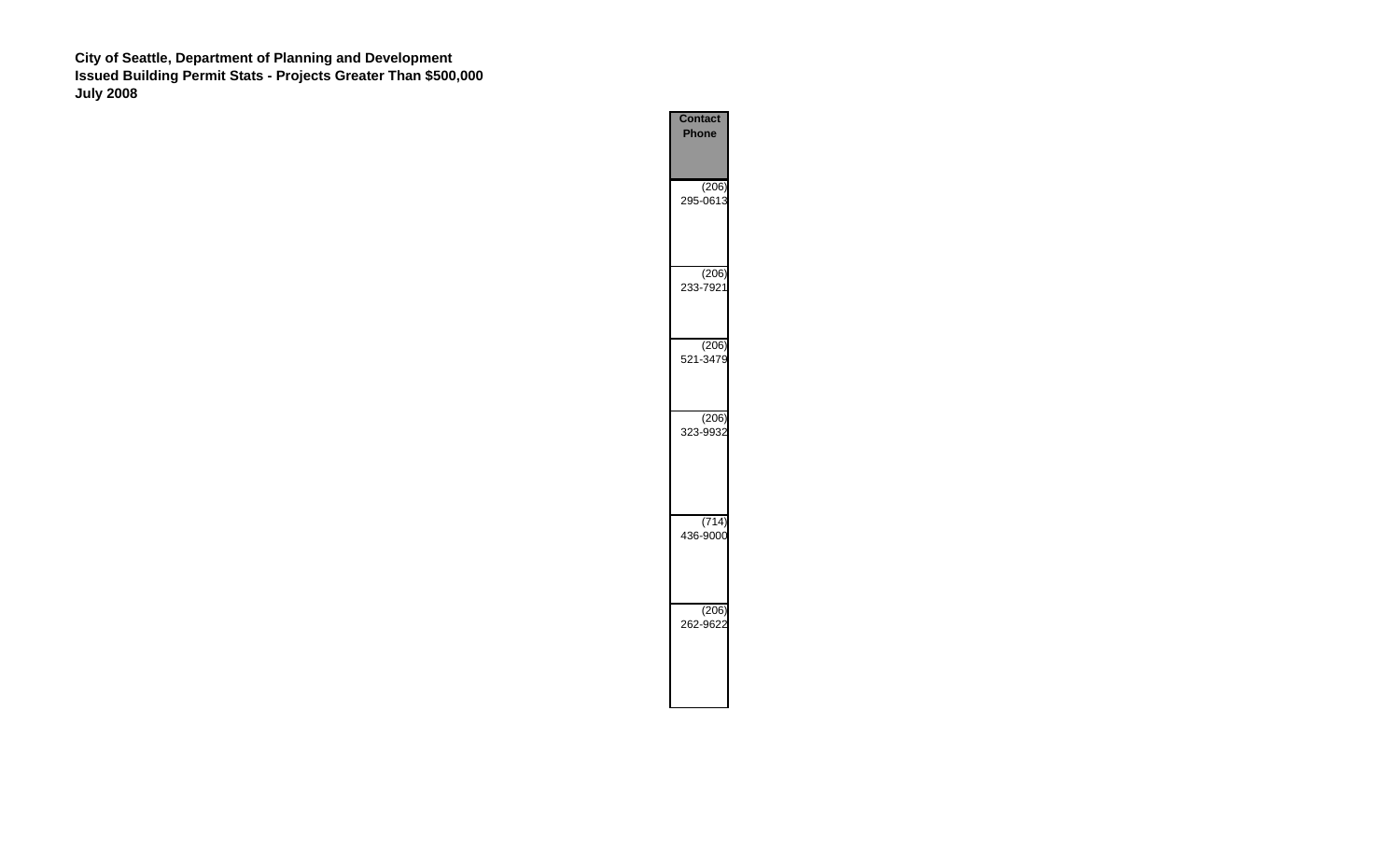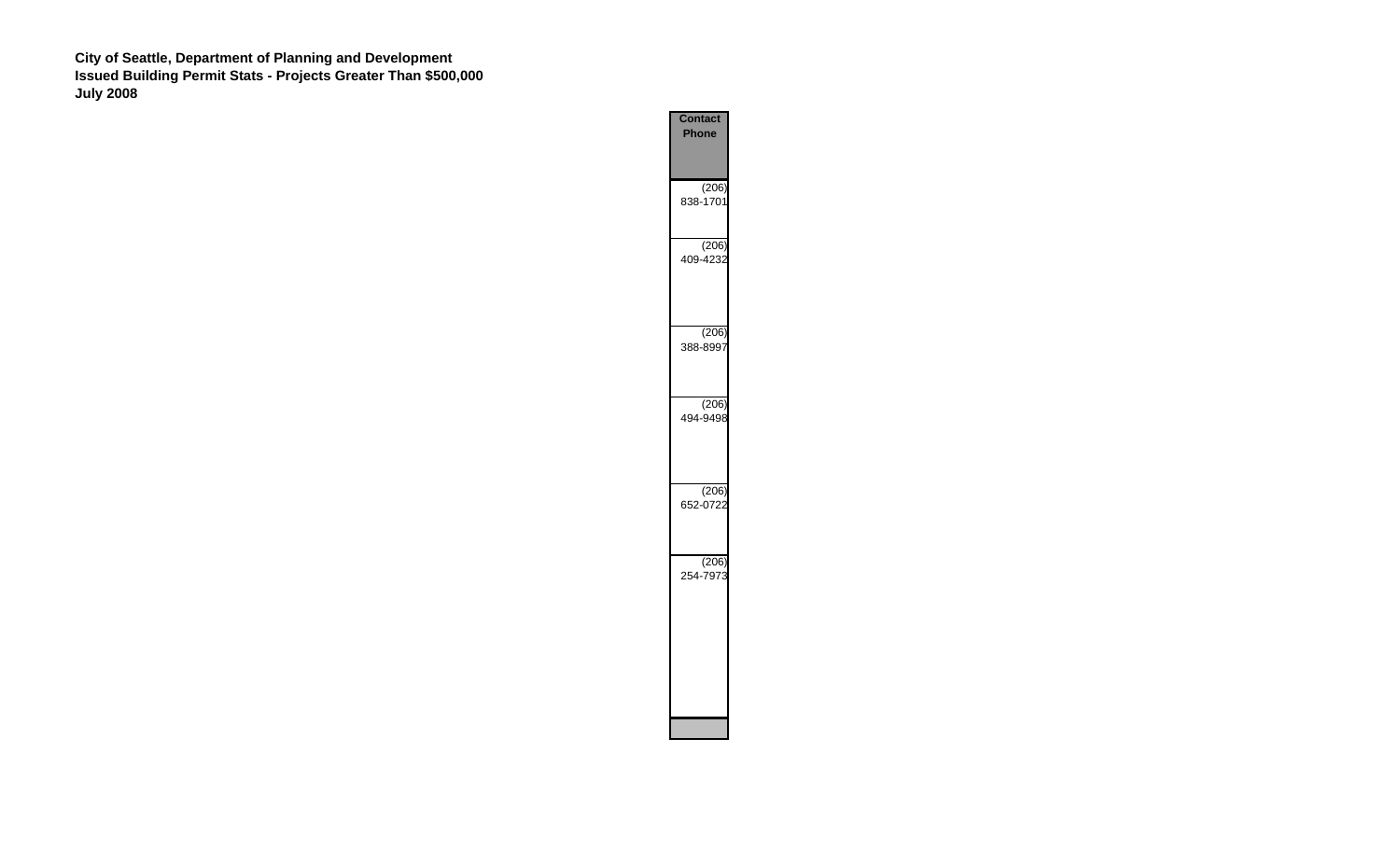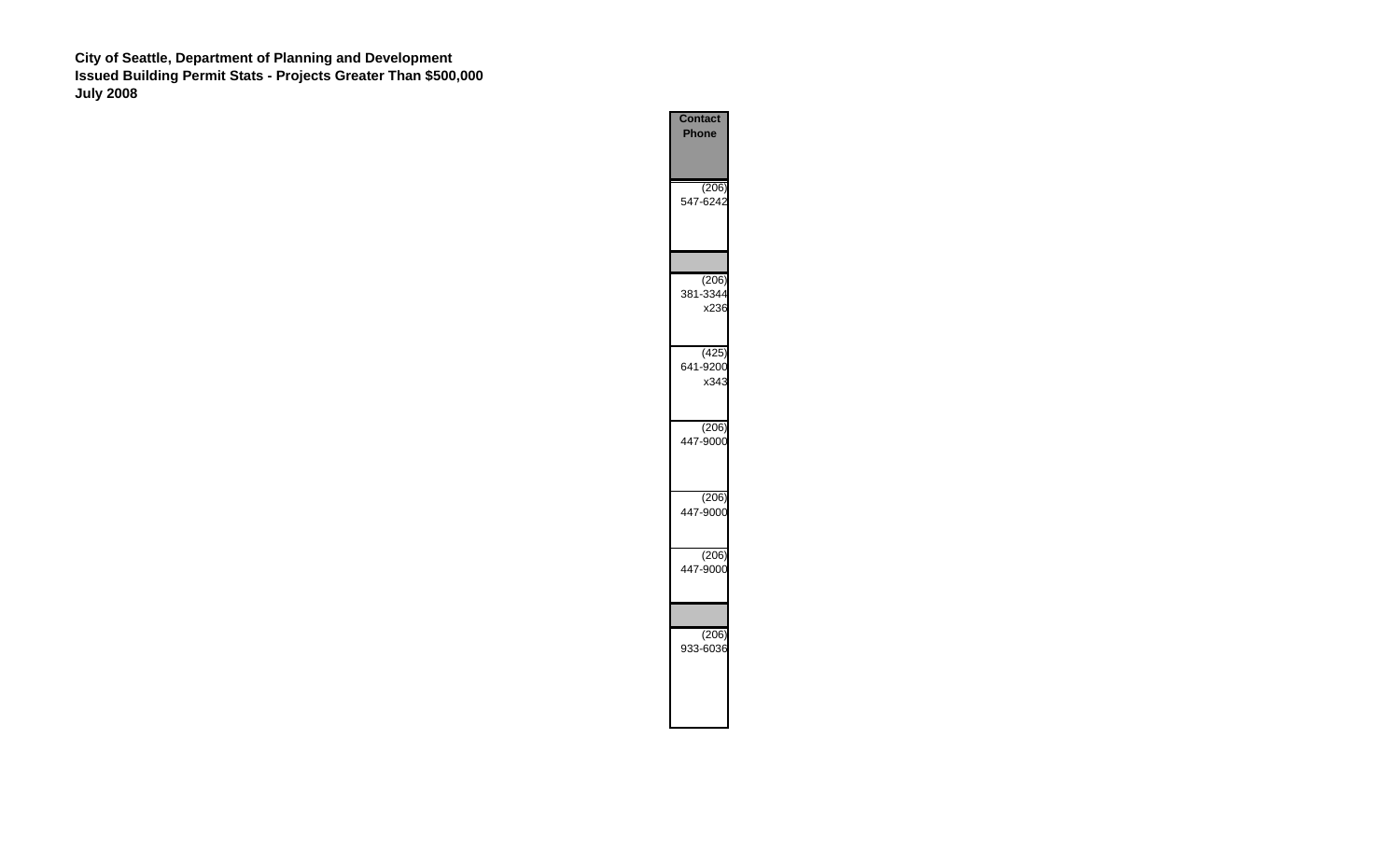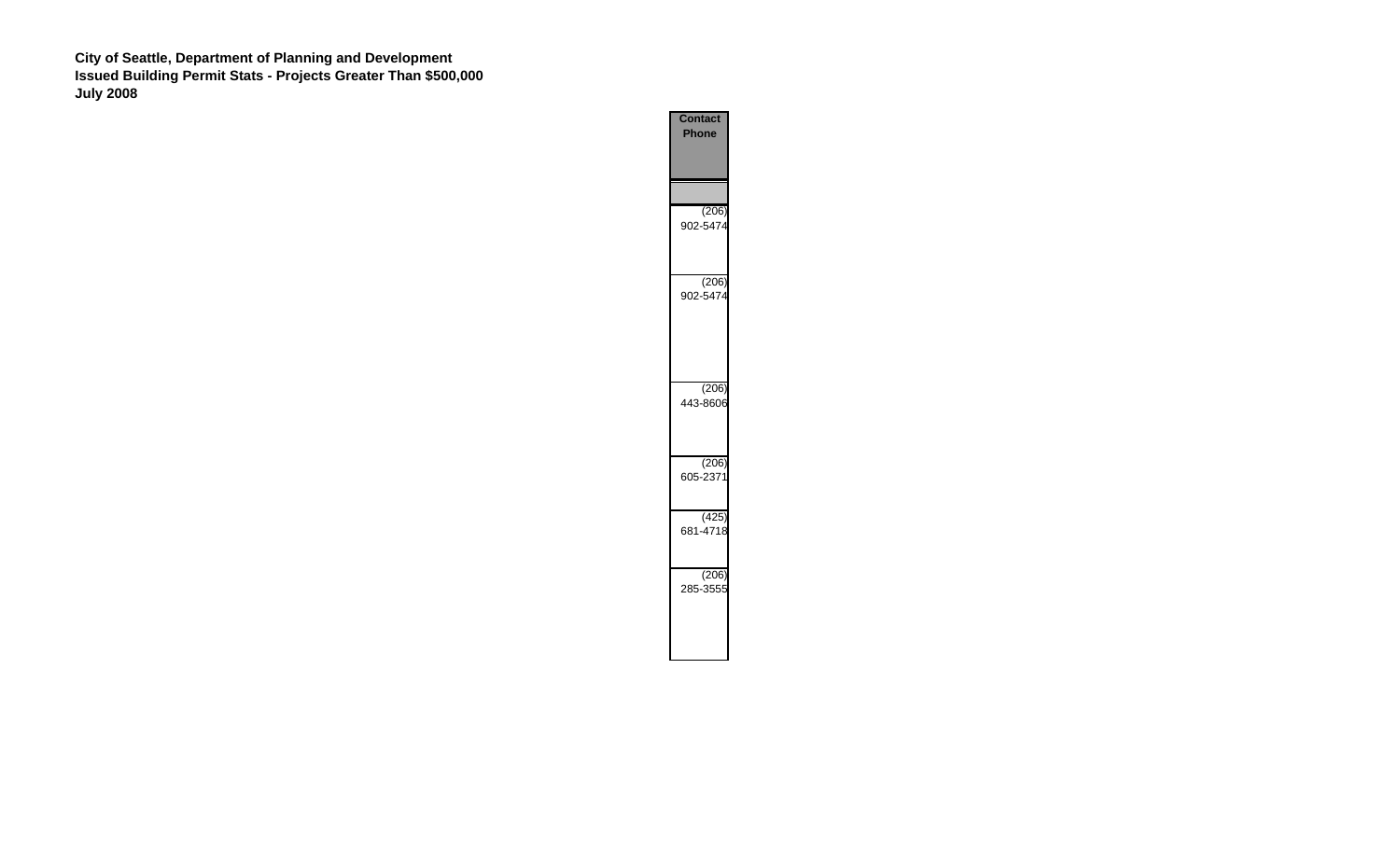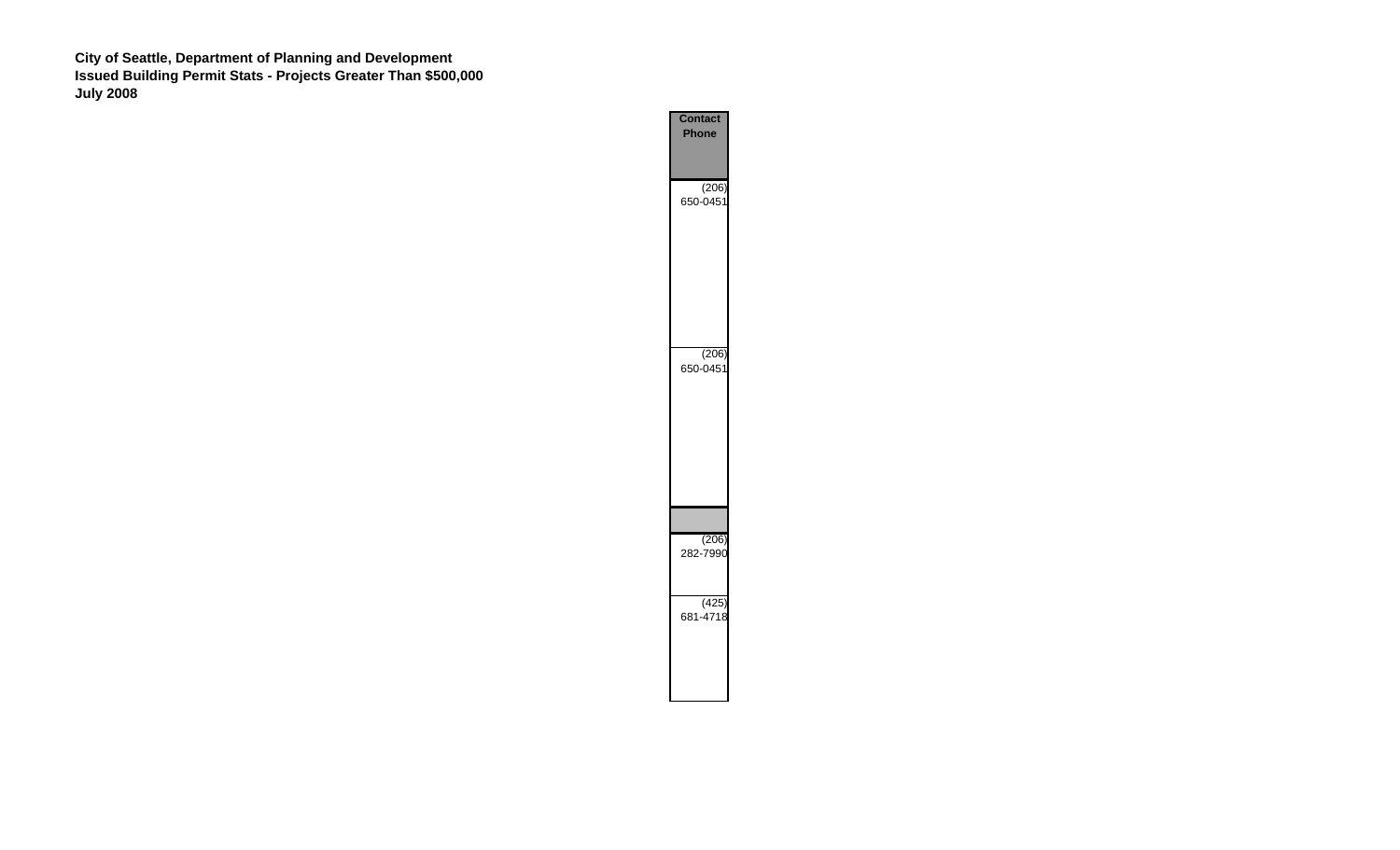